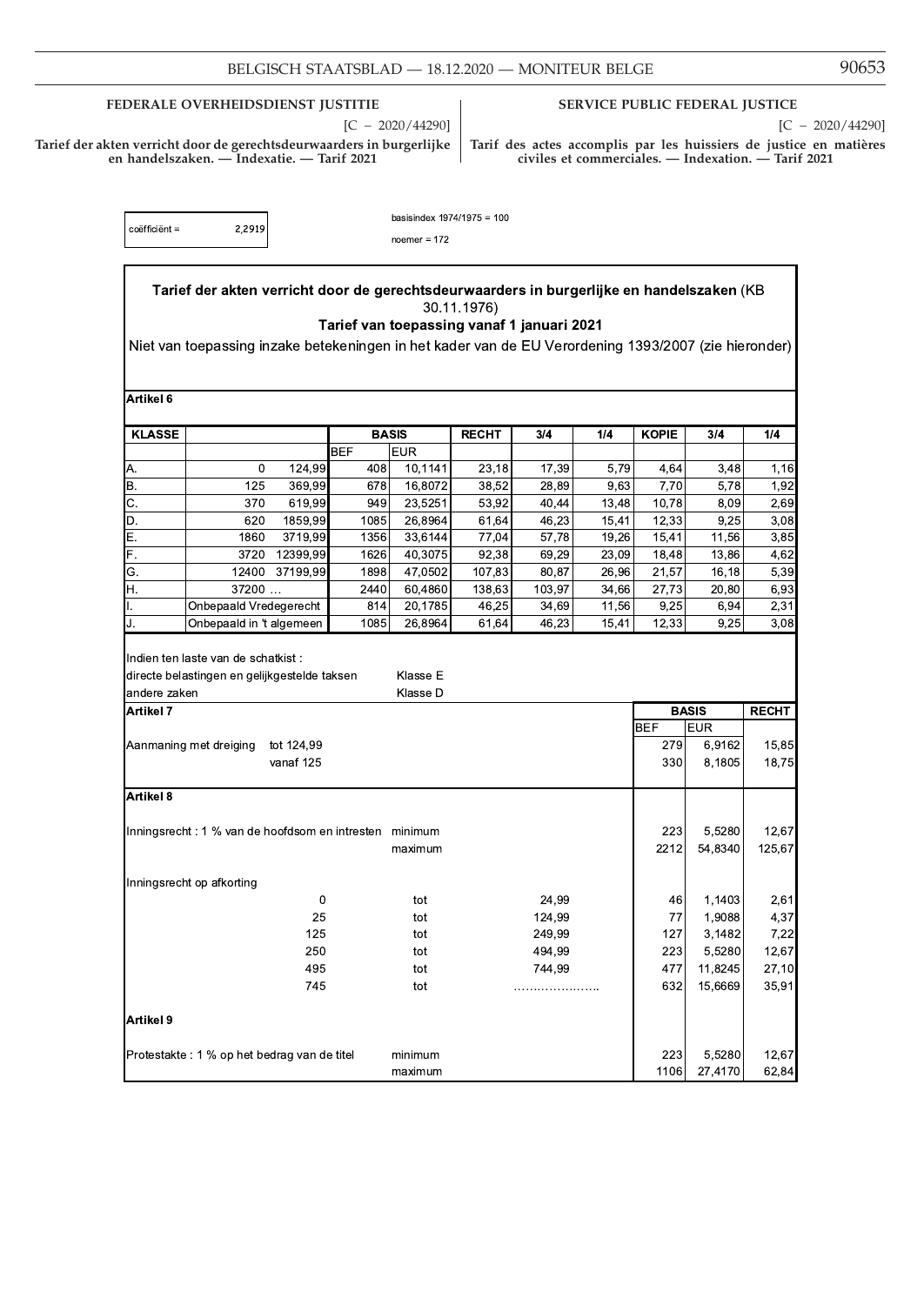| Artikel 10                                                                                                          |       |     |                                                      |                                                                                              |            | <b>BASIS</b>       | <b>RECHT</b>   |
|---------------------------------------------------------------------------------------------------------------------|-------|-----|------------------------------------------------------|----------------------------------------------------------------------------------------------|------------|--------------------|----------------|
|                                                                                                                     |       |     |                                                      |                                                                                              | <b>BEF</b> | <b>EUR</b>         |                |
| Openbare verkoping                                                                                                  |       |     |                                                      |                                                                                              |            |                    |                |
| 3 % op de eerste 1250 EUR                                                                                           |       |     |                                                      |                                                                                              |            |                    |                |
| 2,5 % op de schijf van                                                                                              | 1250  | tot | 2500                                                 |                                                                                              |            |                    |                |
| 2 % op de schijf van                                                                                                | 2500  | tot | 12400                                                |                                                                                              |            |                    |                |
| 1,5 % op de schijf van                                                                                              | 12400 | tot | 18600                                                |                                                                                              |            |                    |                |
| 1 % op de schijf van                                                                                                | 18600 | tot | 24800                                                |                                                                                              |            |                    |                |
| 0,5 % op het overige                                                                                                |       |     |                                                      |                                                                                              |            |                    |                |
| Minimumrecht per dagprestatie                                                                                       |       |     |                                                      |                                                                                              | 1264       | 31,3337            | 71,81          |
| Artikel 11                                                                                                          |       |     |                                                      |                                                                                              |            |                    |                |
| <b>Evenredige verdeling</b>                                                                                         |       |     |                                                      |                                                                                              |            |                    |                |
| 2% op de eerste 1250 EUR                                                                                            |       |     |                                                      |                                                                                              |            |                    |                |
| 1,50 % op de schijf van                                                                                             | 1250  | tot | 2500                                                 |                                                                                              |            |                    |                |
| 1 % op de schijf van                                                                                                | 2500  | tot | 12400                                                |                                                                                              |            |                    |                |
| 0,50 % op het overige                                                                                               |       |     |                                                      |                                                                                              |            |                    |                |
| Minimumrecht                                                                                                        |       |     |                                                      |                                                                                              | 632        | 15,6669            | 35,91          |
| Artikel 12                                                                                                          |       |     |                                                      |                                                                                              |            |                    |                |
| Vacatierecht per uur                                                                                                |       |     |                                                      |                                                                                              | 380        | 9,4200             | 21,59          |
| Minimum                                                                                                             |       |     |                                                      |                                                                                              | 760        | 18,8399            | 43,18          |
| Wanneer de waarde van het geschil minder dan 37 EUR bedraagt, wordt het minimum                                     |       |     |                                                      |                                                                                              | 380        | 9,4200             | 21,59          |
| Elk begonnen uur is geheel verschuldigd.                                                                            |       |     |                                                      |                                                                                              |            |                    |                |
| Vacatie toepasselijk op elk exploot van betekening                                                                  |       |     |                                                      |                                                                                              | 220        | 5,4537             | 12,50          |
| Artikel 13                                                                                                          |       |     |                                                      |                                                                                              |            |                    |                |
| 1. Lichting van uitgifte niet gevolgd door betekening van een afschrift of uittreksel. Opzoeking<br>en inlichtingen |       |     |                                                      |                                                                                              | 137        | 3,3961             | 7,78           |
| 2. Inlassing in dagbladen - Publiciteit aanplakbiljetten - Aangifte van verkoping - Bericht van<br>Beslag           |       |     |                                                      |                                                                                              | 204        | 5,0570             | 11,59          |
| 3. Kadastraal en hypothecair uittreksel                                                                             |       |     |                                                      |                                                                                              | 273        | 6,7675             | 15,51          |
| In en overschrijving en randmelding                                                                                 |       |     |                                                      |                                                                                              |            |                    |                |
| Rolzetting in een ander arrondissement                                                                              |       |     |                                                      |                                                                                              |            |                    |                |
| Rechten briefwisseling en papierbehoeften                                                                           |       |     |                                                      |                                                                                              |            |                    |                |
|                                                                                                                     |       |     | Raadpleging van het kaartenstelsel van beslaglegging |                                                                                              |            |                    |                |
| Neerlegging van verzoekschrift                                                                                      |       |     |                                                      |                                                                                              |            |                    |                |
| PV ingevolge kantonnement                                                                                           |       |     |                                                      |                                                                                              |            |                    |                |
|                                                                                                                     |       |     | Neerlegging en opvraging Deposito- en Consignatiekas |                                                                                              |            |                    |                |
| PV verklaring derdebeslagene                                                                                        |       |     |                                                      |                                                                                              |            |                    |                |
|                                                                                                                     |       |     |                                                      | Opzoeking en inlichtingen betreffende onverdeeldheid van onroerende goederen                 |            |                    |                |
| Vernieuwing hypothecaire overschrijving                                                                             |       |     |                                                      |                                                                                              |            |                    |                |
| Bewijs van betaling wisselbrief                                                                                     |       |     |                                                      |                                                                                              |            |                    |                |
|                                                                                                                     |       |     |                                                      |                                                                                              |            |                    |                |
| 5. Opstellen lastenkohier - PV van verklaring van lastgeving van toewijzing van een schip                           |       |     |                                                      | 4. In ontvangstname van borgtocht bij hoger bod verkoop schip - Opstellen van verzoekschrift | 544<br>814 | 13,4854<br>20,1785 | 30,91<br>46,25 |
| Artikel 15                                                                                                          |       |     |                                                      |                                                                                              |            |                    |                |
|                                                                                                                     |       |     |                                                      |                                                                                              |            |                    |                |
| Per rol geschreven tekst met de hand of getypt                                                                      |       |     |                                                      |                                                                                              | 127        | 3,1482             | 7,22           |
| Idem fotokopie of gedrukt                                                                                           |       |     |                                                      |                                                                                              | 64         | 1,5865             | 3,64           |
| leder gedeelte van een rol wordt ten volle aangerekend.                                                             |       |     |                                                      |                                                                                              |            |                    |                |
| Uitgifte PV van verkoop per blad                                                                                    |       |     |                                                      |                                                                                              | 127        | 3,1482             | 7,22           |
| Vertaling per rol                                                                                                   |       |     |                                                      |                                                                                              | 254        | 6,2965             | 14,43          |
| Verplaatsing: zie circulaire C98/153 dd. 22 december 1998 en tabel hierna                                           |       |     |                                                      |                                                                                              |            |                    |                |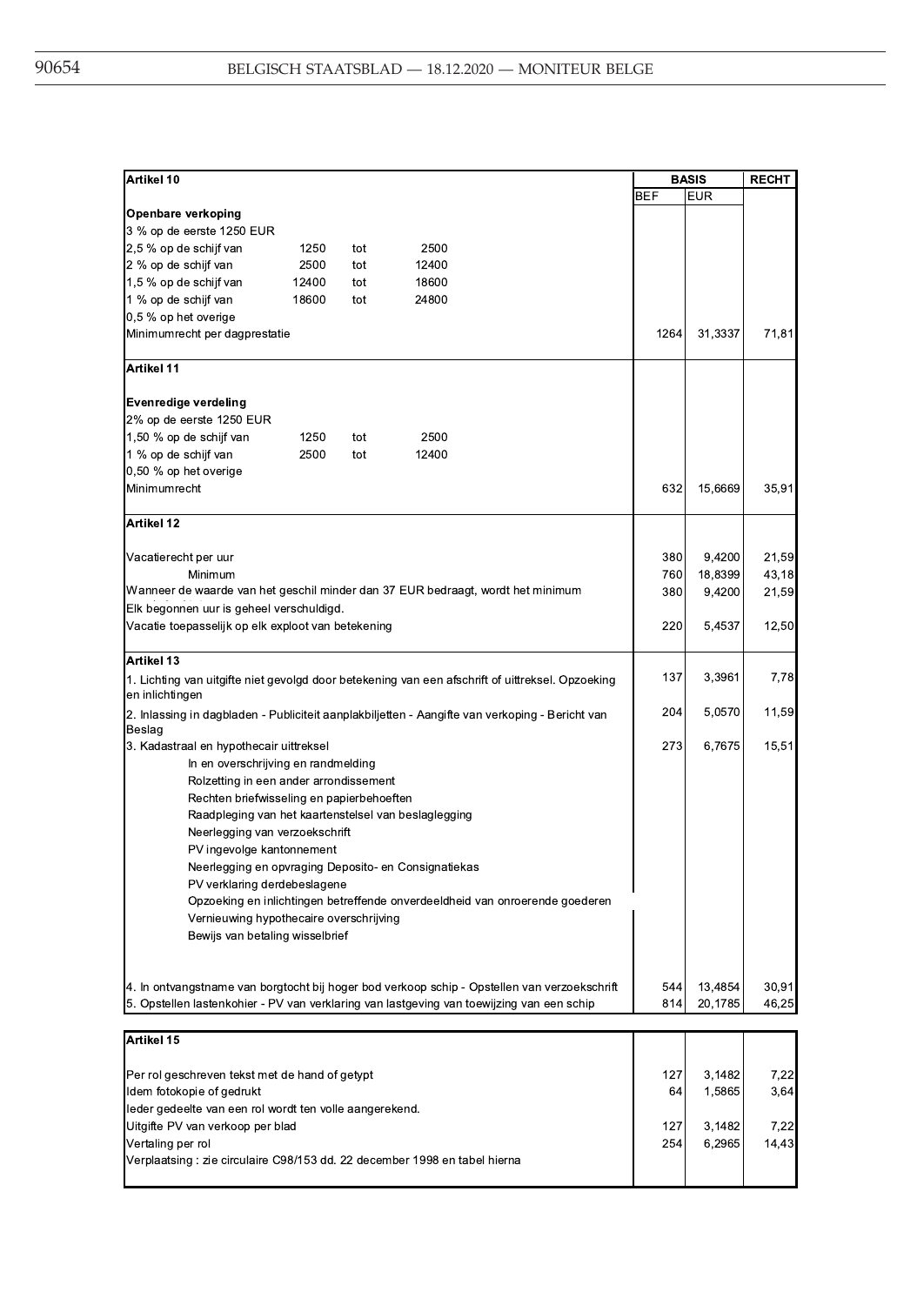| coëfficiënt  |        |
|--------------|--------|
| van          |        |
| toepassing   |        |
| voor<br>de   |        |
| verplaatsing |        |
|              | 1.5767 |

basisindex 1988 = 100<br>noemer = 120

| 1,5767<br>$=$     |            |              |              |
|-------------------|------------|--------------|--------------|
|                   |            | <b>BASIS</b> | <b>RECHT</b> |
|                   | <b>BEF</b> | <b>EUR</b>   |              |
| Antwerpen         | 284        | 7,0402       | 11,10        |
| Arlon             | 384        | 9,5191       | 15,01        |
| Brugge            | 395        | 9,7918       | 15,44        |
| <b>Brussel</b>    | 250        | 6,1973       | 9,77         |
| Charleroi         | 370        | 9,1721       | 14,46        |
| Dendermonde       | 335        | 8,3044       | 13,09        |
| <b>Dinant</b>     | 574        | 14,2291      | 22,44        |
| Gent              | 338        | 8,3788       | 13,21        |
| <b>Hasselt</b>    | 405        | 10,0397      | 15,83        |
| Huy               | 420        | 10,4115      | 16,42        |
| leper             | 292        | 7,2385       | 11,41        |
| Kortrijk          | 287        | 7,1145       | 11,22        |
| Leuven            | 374        | 9,2712       | 14,62        |
| Liège             | 283        | 7,0154       | 11,06        |
| Marche-en-Famenne | 505        | 12,5186      | 19,74        |
| Mechelen          | 305        | 7,5608       | 11,92        |
| Mons              | 340        | 8,4284       | 13,29        |
| Namur             | 362        | 8,9737       | 14,15        |
| Neufchâteau       | 514        | 12,7417      | 20,09        |
| Nivelles          | 479        | 11,8741      | 18,72        |
| Oudenaarde        | 295        | 7,3129       | 11,53        |
| <b>Tongeren</b>   | 405        | 10,0397      | 15,83        |
| Tournai           | 446        | 11,0561      | 17,43        |
| <b>Turnhout</b>   | 372        | 9,2216       | 14,54        |
| Verviers - Eupen  | 478        | 11,8493      | 18,68        |
| Veurne            | 268        | 6,6435       | 10,47        |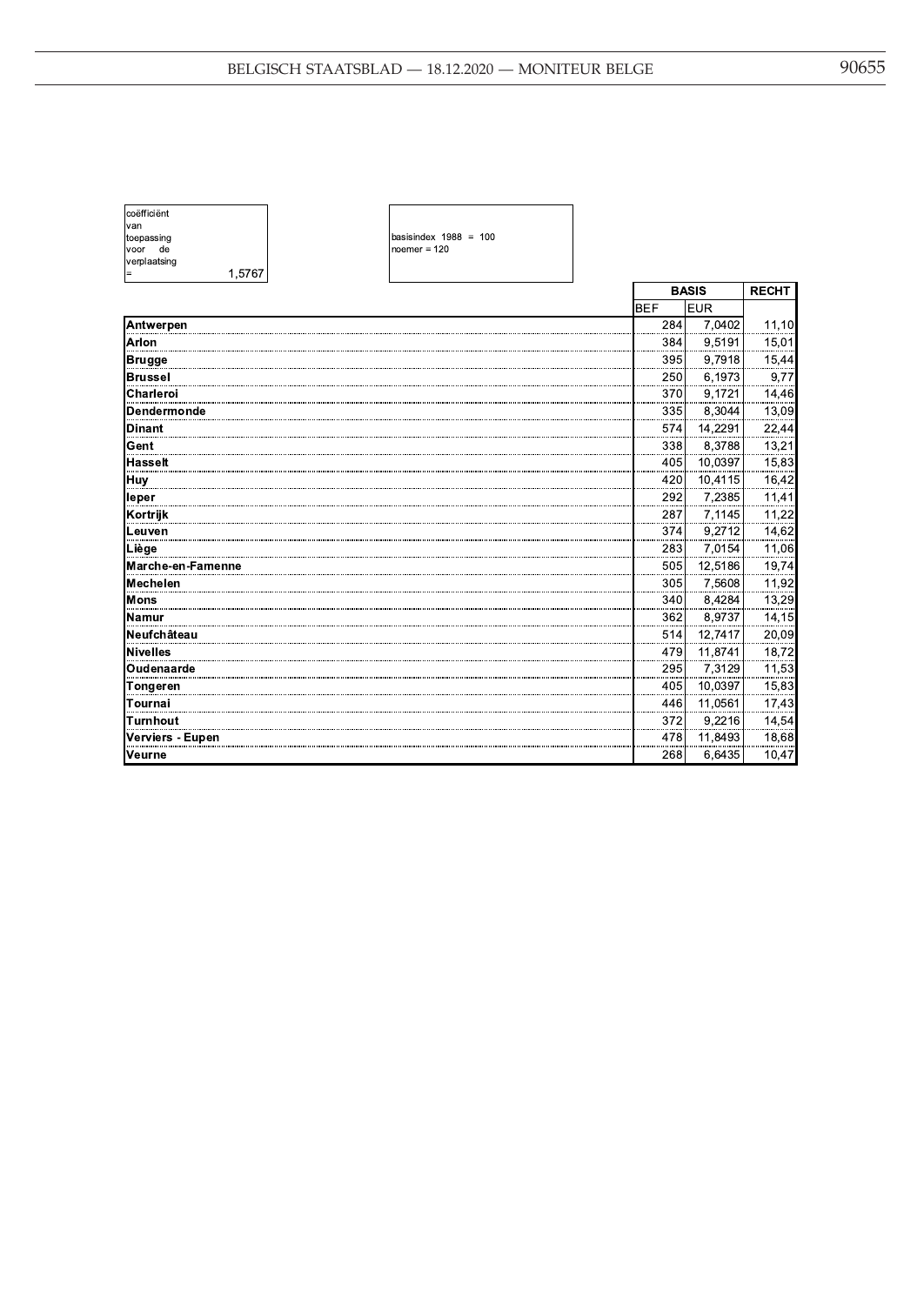| Artikel 17                                                                           |            | <b>BASIS</b> |      |
|--------------------------------------------------------------------------------------|------------|--------------|------|
|                                                                                      | <b>BEF</b> | IEUR         |      |
| 1. Getuige - vacatie per uur. De 1ste vacatie wordt geheel gerekend.                 | 127        | 3.1482       | 7.22 |
| De andere worden betaald per 1/2 uur naar rata van de bestede tijd.                  |            |              |      |
| 2. Vervoer van getuige : zie circulaire C98/153 dd. 22 december 1998 en tabel hierna |            |              |      |
| 3. Bewaker per dag                                                                   | 64         | 1.5865       | 364  |

verplaatsing  $getuige =$ 

de helft van de verplaatsing voor de gerechtsdeurwaarder

| Antwerpen         | 5,55  |
|-------------------|-------|
| <b>Arlon</b>      | 7,51  |
| <b>Brugge</b>     | 7,72  |
| <b>Brussel</b>    | 4,89  |
| Charleroi         | 7,23  |
| Dendermonde       | 6,55  |
| <b>Dinant</b>     | 11,22 |
| Gent              | 6,61  |
| <b>Hasselt</b>    | 7,92  |
| Huy               | 8,21  |
| leper             | 5,71  |
| Kortrijk          | 5,61  |
| Leuven            | 7,31  |
| Liège             | 5,53  |
| Marche-en-Famenne | 9,87  |
| Mechelen          | 5,96  |
| Mons              | 6,65  |
| Namur             | 7,08  |
| Neufchâteau       | 10,05 |
| Nivelles          | 9,36  |
| Oudenaarde        | 5,77  |
| Tongeren          | 7,92  |
| Tournai           | 8,72  |
| <b>Turnhout</b>   | 7,27  |
| Verviers - Eupen  | 9,34  |
| Veurne            | 5,24  |

| Verdrag " Den Haag " 1965 |  |  |
|---------------------------|--|--|
|---------------------------|--|--|

Betekening - Terhandstelling - Voor elke betekende akte - uniform tarief, éénmalig en vast bedrag ("all in") inclusief dus attest, fax / port ...enz

165 € (Belgische BTW inbegrepen onder voorbehoud van terugbetaling in geval van verlegging van BTW)